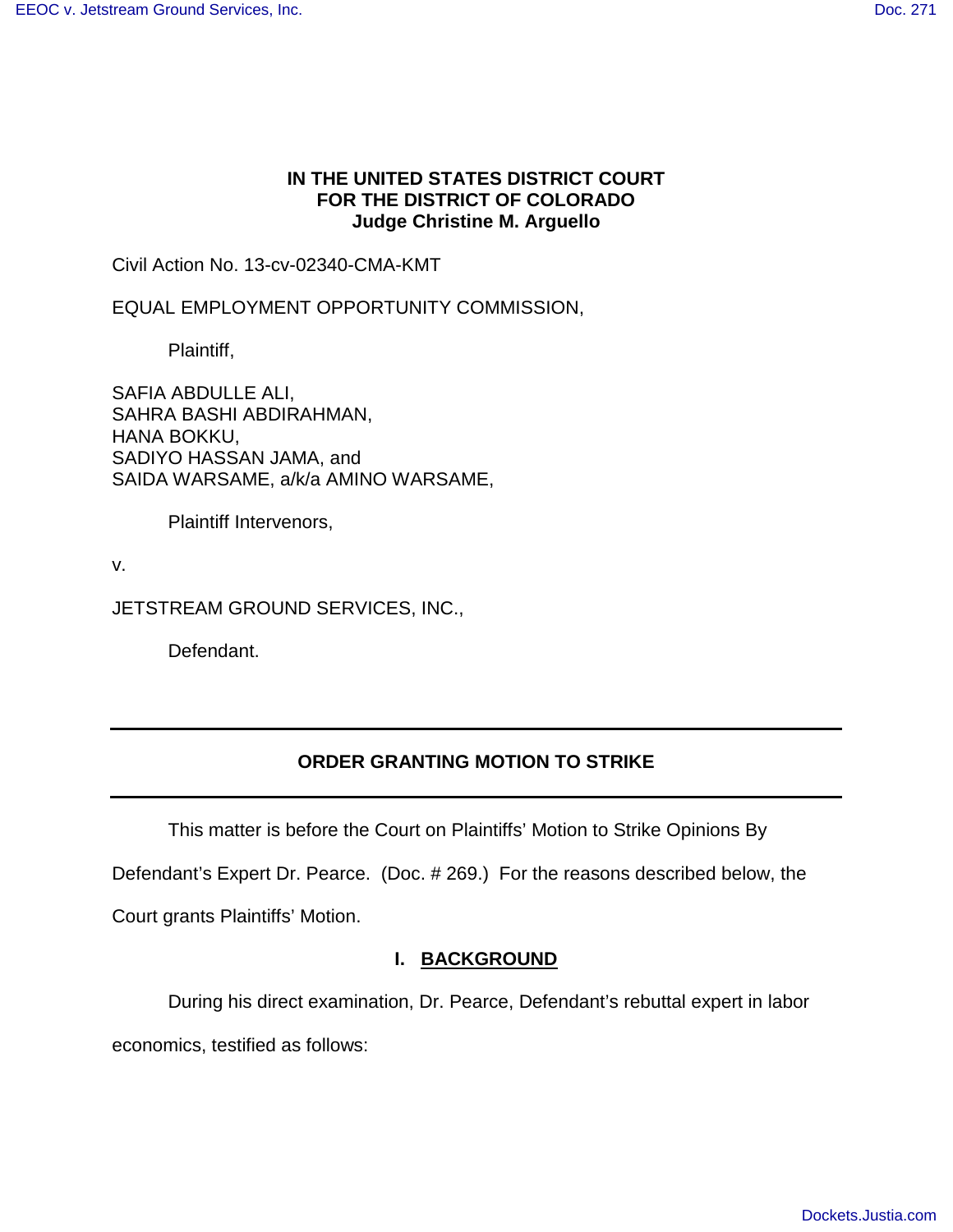Q. (BY MR. DEENY) Did you review the air stream (sic) records -- I keep saying air stream. I am sorry. I think that's a trailer. I apologize. AirServe, did you review the AirServe employment records and payroll records prior to the end of the contract with AirServe and United?

A. I did.

Q. And what were the -- what was the employment status of each of the individual plaintiffs there?

A. Well, there was a P in the top of the -- in the header portion of the record, which had payroll history, basically, below it, which I understood to mean they were part time.

Q. That was under the category of status?

A. Yes.

Q. And then did you also analyze the hours worked?

A. I examined them.

Q. And what did you conclude?

A. That they varied quite a bit. And there some periods where they worked full -- where they worked full time in the pay period and had some over time. But a lot of the time they were working less than 70 hours a week or a pay period. A pay period is 2 weeks so 70 hour pay period is a 35 hour week.

Q. And what was the eligibility requirement at JetStream for full time? A. 35 hours.

Q. And so is the assumption that they would have been even entitled to benefits at JetStream valid?

MS. JAECKEL: Objection, Your Honor, lack of personal knowledge. THE COURT: Sustained.

Q. (BY MR. DEENY) Based on -- if they were in part time status, would they have been titled?

MS. JAECKEL: Same objection, Your Honor.

THE COURT: You need to lay more foundation, I am sorry you need to lay more foundation.

MR. DEENY: Right.

Q. (BY MR. DEENY) Comparators from AirServe that came to JetStream that were 35 hours or less, did those people have benefits? A. No.

Q. And back to your original assessment. Is there any information that you have reviewed that would suggest that these individuals would have been treated any differently than those individuals that were hired? A. No.

The next day, on cross-examination, counsel for Plaintiff EEOC, Ms. Jaeckel,

questioned Dr. Pearce as follows: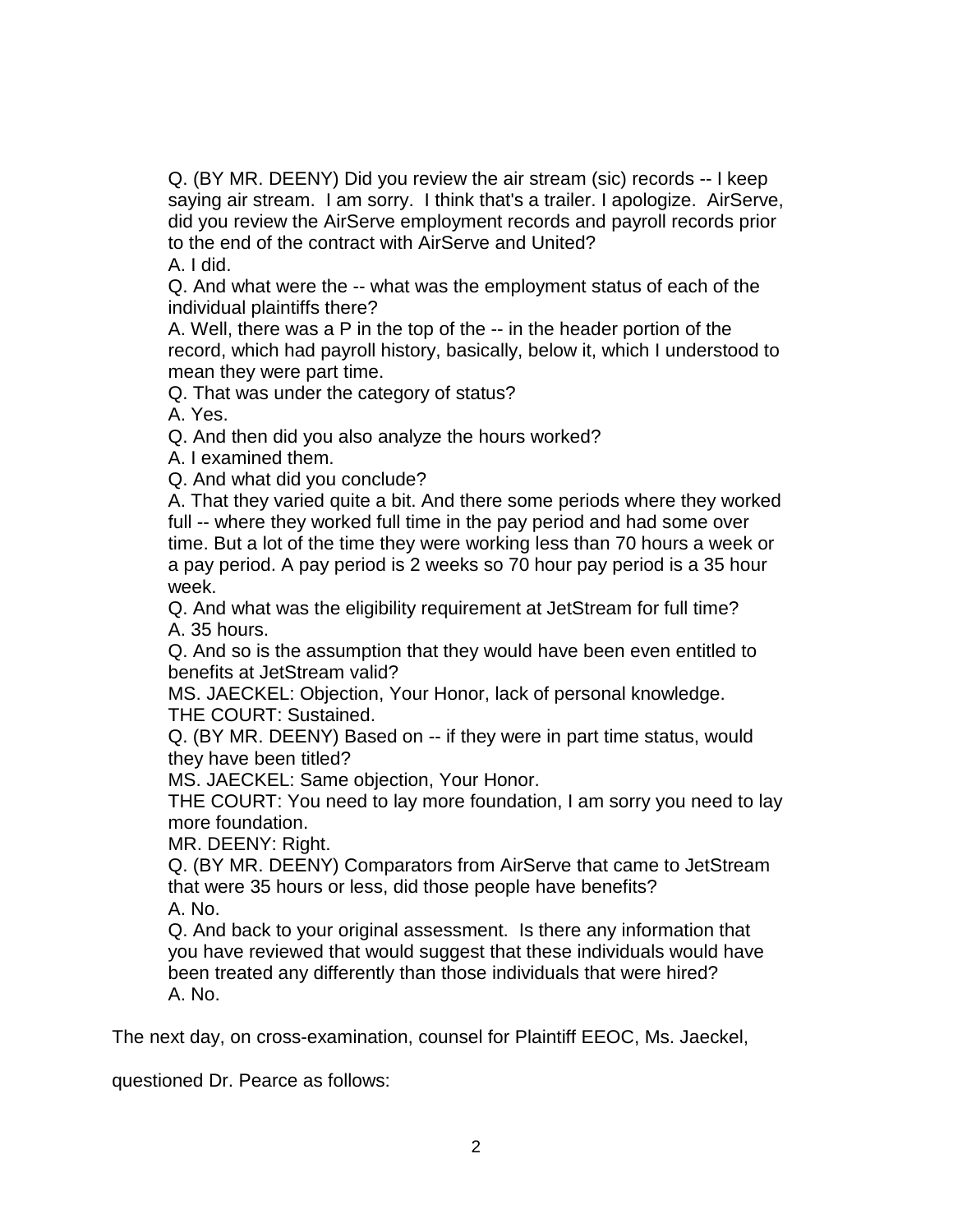Q. (BY MS. JAECKEL) And yesterday, in your questioning with Mr. Deeny, you testified that you considered AirServe payroll records in preparing your expert report? A. I looked at them after -- I was shown those after I got here, after I finished the report.

At this point, Ms. Jaeckel moved to strike Dr. Pearce's testimony regarding Plaintiff-Intervenors' part-time status at JetStream, as Dr. Pearce's expert report did not list AirServ payroll reports as documents or data that he reviewed in preparation of his report, as required by Rule 26(a)(2)(B) of the Federal Rules of Civil Procedure. The Court reserved ruling on the issue, and ordered the parties to submit briefing regarding whether the testimony should be struck. The Court has considered the Motion, as well as Defendant's Response thereto, and the issue is ripe for ruling.

## **II. ANALYSIS**

Rule 26(a)(2)(B) of the Federal Rules of Civil procedure requires that expert witnesses must disclose, among other things, "a complete statement of all opinions the witness will express and the basis and reasons for them" and "the facts or data considered by the witness in forming them." Such disclosures are required in order "to eliminate surprise and provide the opposing party with enough information regarding the expert's opinions and methodology to prepare efficiently for deposition, any pretrial motions and trial." Cook v. Rockwell Int'l. Corp., 580 F.Supp.2d 1071, 1122 (D. Colo. 2006). Rule 37(c)(1) of the Federal Rules of Civil Procedure, in turn, provides that if a party fails to provide information as required by Rule 26(a), "the party is not allowed to use that information or witness to supply evidence . . . at a trial, unless the failure was substantially justified or is harmless." Rule 37(c)(1) also provides that, in addition to (or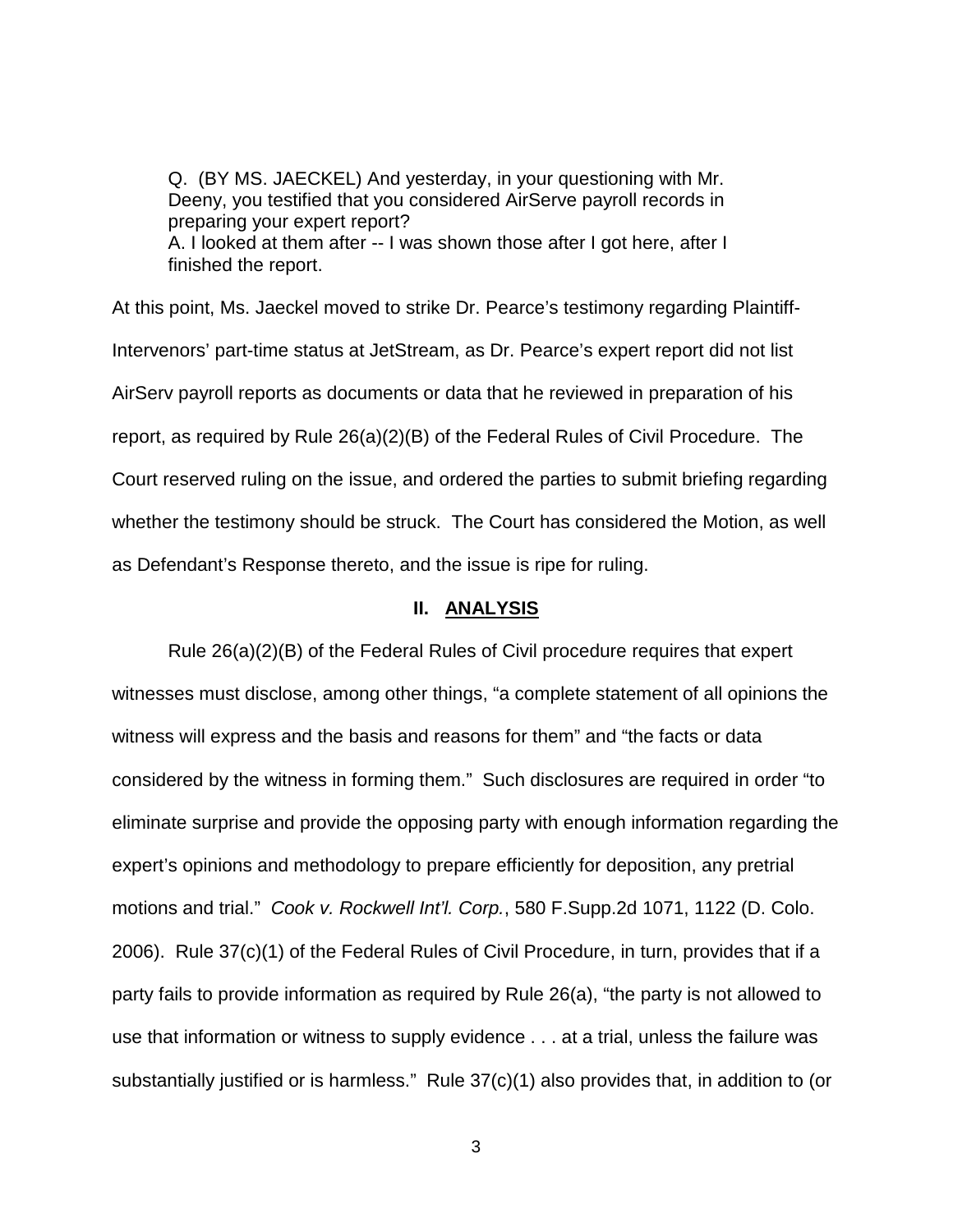instead of) striking the expert's testimony, "the court, on motion and after giving an opportunity to be heard, . . . may inform the jury of the party's failure [to disclose]." Id.

"The determination of whether a Rule 26(a) violation is justified or harmless is entrusted to the broad discretion of the district court." Woodworker's Supply, Inc., v. Principal Mut. Life Ins. Co., 170 F.3d 985, 993 (10th Cir. 1999) (quoting Mid-America Tablewares, Inc. v. Mogi Trading Co., 100 F.3d 1353, 1363 (7th Cir. 1996)). Although "[a] district court need not make explicit findings concerning the existence of a substantial justification or the harmlessness of a failure to disclose," the Court is guided by the following factors in deciding whether it should exclude expert evidence: (1) the prejudice or surprise to the party against whom the testimony is offered; (2) the ability of the party to cure the prejudice; (3) the extent to which introducing such testimony would disrupt the trial; and (4) the erring party's bad faith or willfulness. Id. "The burden of establishing substantial justification and harmlessness is upon the party who is claimed to have failed to make the required disclosures." Auraria Student Hous. at the Regency, LLC v. Campus Vill. Apartments, LLC, No. 10-CV-02516-WJM-KLM, 2014 WL 4651643, at \*2 (D. Colo. Sept. 18, 2014) (citing Contour PAK, Inc. v. Expedice, Inc., 2009 WL 2490138, at \*1 (D. Colo. Aug.14, 2009)).

Under Rule 37(c)(1), the court must first consider whether Defendant has established "substantial justification" for its failure to disclose the basis of Dr. Pearce's new opinion about Plaintiff-Intervenors' part time status at AirServ. Defendant argues that Rule 26(a) does not even apply to Dr. Pearce's failure, or, in the alternative, that its failure to disclose Dr. Pearce's reliance on the AirServ payroll records was "substantially

4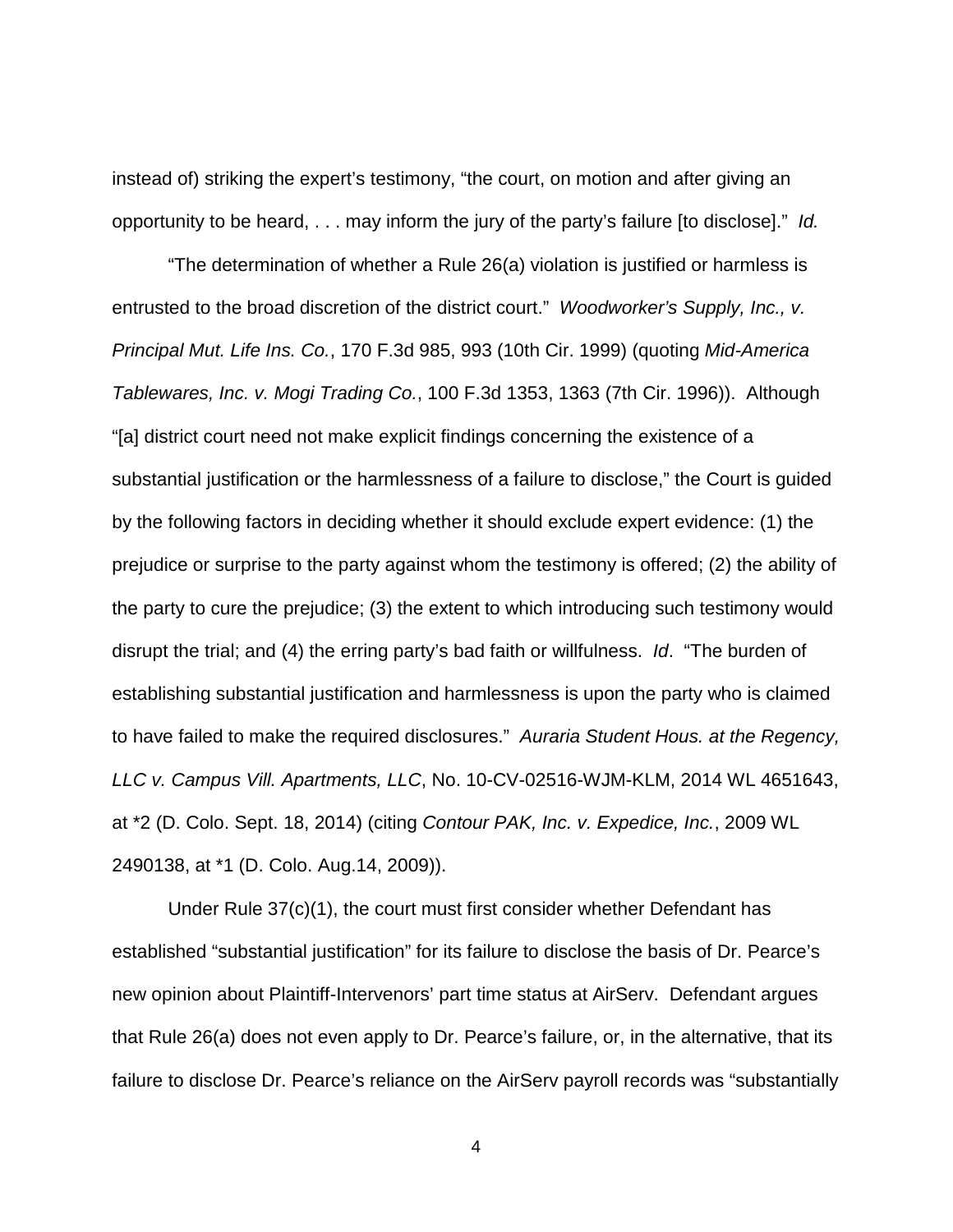justified," because Dr. Pearce's testimony about the Air Serv payroll records was merely offered to "rebut Dr. LaJeunesse's trial testimony concerning the new basis for his opinion":

Dr. LaJeunesse testified at trial that he based his assumption of full-time status at JetStream on Plaintiffs' trial testimony and their work history – a basis entirely different from the one stated in his report. Allowing Dr. Pearce to respond based on his review of the AirServ payroll records is appropriate and in accordance with the Federal Rules of Evidence.

(Doc. # 270 at 3–4, 5.) Specifically, Defendant cites Dr. LaJeunesse's Expert Report,

which stated, "**Based on the electronic (Excel) payroll records** provided by the

Defendant, the damage estimate relies on a 40 hour workweek at the regular hourly rate

. . . ." (Doc. # 270-2 at 4) (emphasis added). In contrast, at trial, Dr. LaJeunesse

testified that he assumed Plaintiffs would have enjoyed full-time status at JetStream for

purposes of his computation of backpay damages, "based on the testimony [of Plaintiff-

Intervenors at trial] **and their work history**." He also testified that, "since there is

testimony and a **work history** of working fulltime by the victims, I wasn't prepared to

deny them that potential [for full-time employment at JetStream]."

 $\overline{a}$ 

Defendant, however, cites no authority for its assertion that, despite Rule 26's strict disclosure requirements, it may effectively supplement the testimony of its own expert **at trial** in order to impeach the testimony of the other party's expert.<sup>[1](#page-4-0)</sup> Of course, Defendant could have **cross examined** Dr. LaJeunesse regarding the fact that,

<span id="page-4-0"></span> $<sup>1</sup>$  Defendant cites cases indicating that, pursuant to Rule 703, an expert may base his opinion</sup> on facts made known to the expert at a hearing. Such cases are inapposite and none discuss Rules 37(c)(1); Dr. Pearce was not in attendance at trial and did not hear Dr. LaJeunesse's testimony. Similarly, In re Air Disaster at Lockerbie Scotland, 37 F.3d 804 (2d Cir. 1994), offers no guidance on this issue. That case involved the defendant's attempt to have its expert rebut the plaintiff's expert, but does not indicate that the defendant failed to disclose the subject of the rebuttal testimony prior to the expert disclosure deadline. See id. at 817.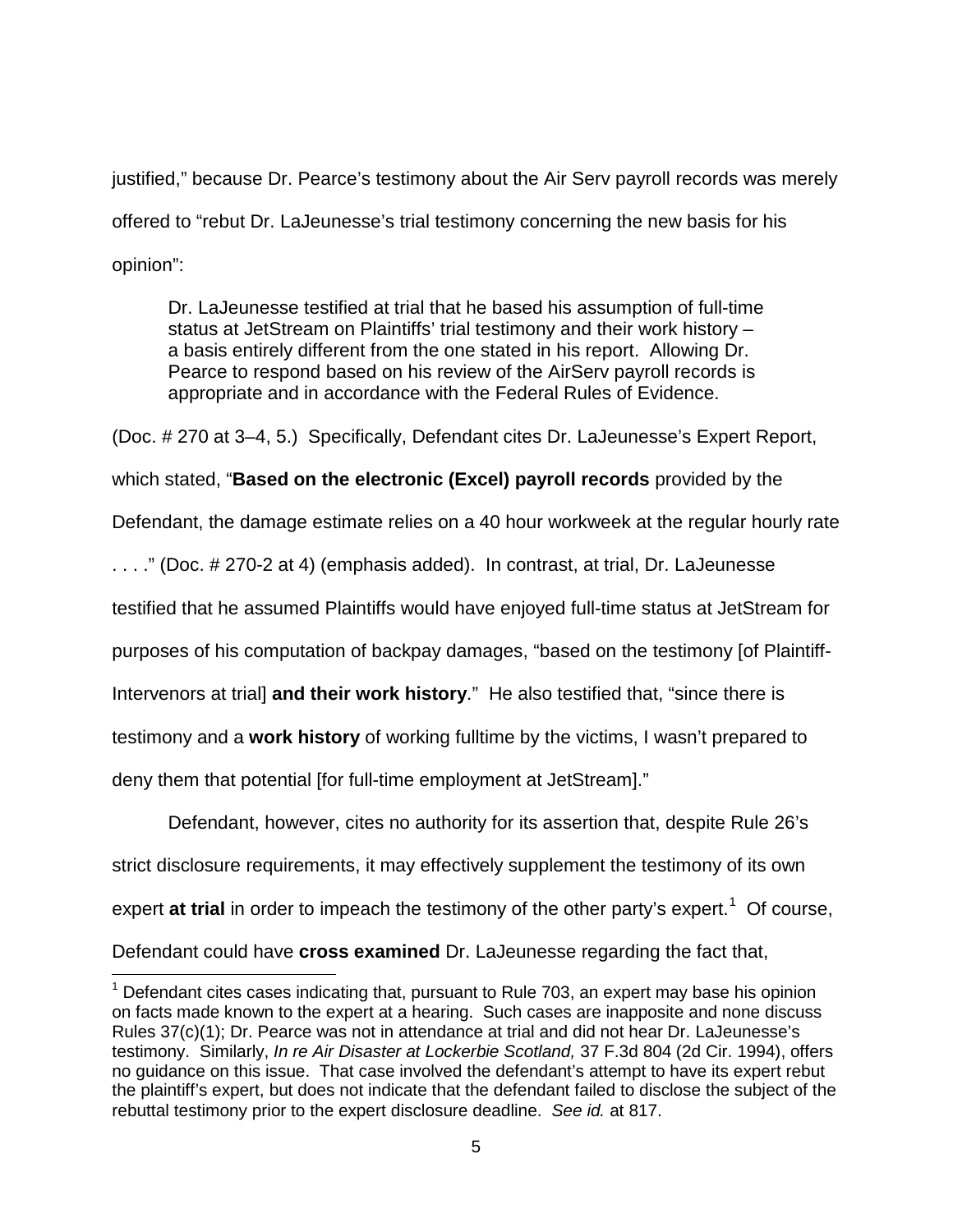according to his report, his assumption of full-time work was based on Defendant's own payroll records, not the "work history" of Plaintiff-Intervenors. However, Defendant apparently decided not to do so when it was given such an opportunity:

Q. (BY MR. DEENY) Okay. All right. And then if you look at these, all of these individuals, the assumption that you made is that they all worked 40 hour weeks; correct? A. That is correct. Including their paid time off for vacation paid leave,

sick leave the other leave categories that JetStream offered.

Defendant's counsel asked no follow up questions about the source of Dr.

LaJeunesse's assumptions (or about the fact that that source had purportedly changed),

deciding instead to move on to questions about his assumptions regarding overtime.

Defendant has thus failed to show that its failure to disclose Dr. Pearce's reliance on the payroll records is substantially justified.

The Court also agrees with Plaintiffs that this testimony is not harmless. It is undisputed that Plaintiffs were surprised by the testimony. They were also prejudiced; specifically, Plaintiffs already presented the testimony of Dr. LaJeunesse and rested their case before hearing about Dr. Pearce's new basis for his opinion as to Plaintiff-Intervenors' part-time status, and Dr. Pearce's testimony is probative of whether or not Plaintiff-Intervenors would have qualified for benefits, one significant aspect of their possible back pay damages. Likewise, Plaintiffs have no ability to cure this prejudice: trial has almost concluded, and interrupting it to depose Defendant's expert on this issue is simply not an option at this juncture, nor can they call a witness to explain the meaning of the "P" on AirServ's records. Although there is not conclusive evidence of bad faith or willfulness, the fact that Defendant did not disclose that Dr. Pearce had